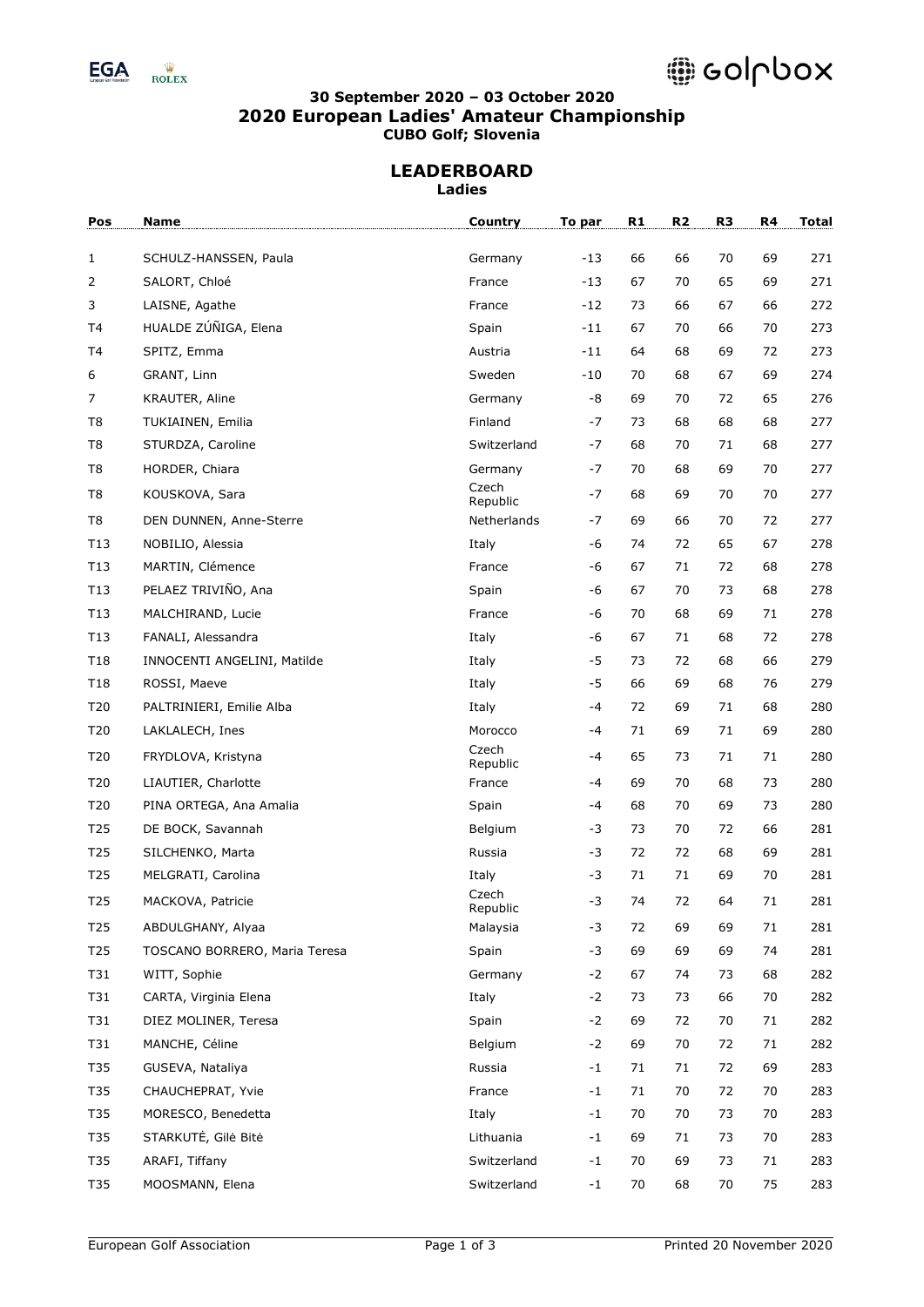

## **30 September 2020 – 03 October 2020 2020 European Ladies' Amateur Championship CUBO Golf; Slovenia**

#### **LEADERBOARD Ladies**

| Pos | <b>Name</b>                  | Country           | To par | R1 | R <sub>2</sub> | R <sub>3</sub> | R4 | <b>Total</b> |
|-----|------------------------------|-------------------|--------|----|----------------|----------------|----|--------------|
| 41  | RIIHIJARVI, Kiira            | Finland           | Par    | 73 | 71             | 67             | 73 | 284          |
| T42 | SOHIER, Anouk                | Netherlands       | $+1$   | 70 | 75             | 70             | 70 | 285          |
| T42 | ZHU, Emily                   | Canada            | $+1$   | 68 | 76             | 70             | 71 | 285          |
| T42 | LEE, Ginnie                  | Switzerland       | $+1$   | 72 | 70             | 72             | 71 | 285          |
| T45 | FIORELLINI, Francesca        | Italy             | $+2$   | 72 | 71             | 71             | 72 | 286          |
| T45 | MELICHOVA, Jana              | Czech<br>Republic | $+2$   | 71 | 75             | 67             | 73 | 286          |
| 47  | MEEKERS, Romy                | Netherlands       | $+3$   | 75 | 68             | 70             | 74 | 287          |
| 48  | GARCÍA LLORCA, Marta         | Spain             | $+5$   | 75 | 71             | 69             | 74 | 289          |
| 49  | CATTANEO, Charlotte          | Italy             | $+7$   | 73 | 70             | 72             | 76 | 291          |
| 50  | RYSKOVA, Hana                | Czech<br>Republic | $+8$   | 73 | 74             | 67             | 78 | 292          |
| MC  | LÓPEZ ORTEGA, Lucía          | Spain             | $+3$   | 73 | 78             | 65             |    | 216          |
| МC  | ZANUSSO, Anna                | Italy             | $+3$   | 79 | 68             | 69             |    | 216          |
| MC  | DIEDERICHS, Anna-Maria       | Germany           | $+3$   | 74 | 72             | 70             |    | 216          |
| MC  | SARRION, Sara                | Spain             | $+3$   | 71 | 74             | 71             |    | 216          |
| МC  | VAN RESPAILLE, Laura         | France            | $+3$   | 70 | 75             | 71             |    | 216          |
| МC  | FRIC, Inja                   | Slovenia          | $+3$   | 72 | 72             | 72             |    | 216          |
| MC  | MODDER, Daniëlle             | Netherlands       | $+3$   | 71 | 72             | 73             |    | 216          |
| MC  | REVUELTA, Andrea             | Spain             | $+3$   | 66 | 73             | 77             |    | 216          |
| MC  | DÁVALOS GUAITA, Balma        | Spain             | $+4$   | 74 | 73             | 70             |    | 217          |
| МC  | ALBERTAZZI, Valentina        | Italy             | $+4$   | 74 | 70             | 73             |    | 217          |
| MC  | ROOS, Margareta              | Switzerland       | $+6$   | 72 | 78             | 69             |    | 219          |
| MC  | CAR, Barbara                 | Slovenia          | $+6$   | 75 | 70             | 74             |    | 219          |
| MC  | COLOMBO, Elena               | Switzerland       | $+7$   | 67 | 81             | 72             |    | 220          |
| МC  | COLOMBO, Aurora              | Switzerland       | $+7$   | 71 | 75             | 74             |    | 220          |
| MC  | ARMBRUESTER, Natalie         | Switzerland       | $+8$   | 75 | 75             | 71             |    | 221          |
| MC  | HUERLIMANN, Lily             | Switzerland       | $+8$   | 75 | 75             | 71             |    | 221          |
| МC  | ŠIFTAR, Neža                 | Slovenia          | $+8$   | 72 | 74             | 75             |    | 221          |
| MC  | AMBROZIAK, Maja              | Poland            | $+9$   | 78 | 73             | 71             |    | 222          |
| MC  | MONOD, Victoria              | Switzerland       | $+10$  | 73 | 74             | 76             |    | 223          |
| МC  | SELDEMIROVA, Sofia           | Bulgaria          | $+11$  | 78 | 74             | 72             |    | 224          |
| МC  | LAULHÉ, Isabel               | Liechtenstein     | $+11$  | 74 | 76             | 74             |    | 224          |
| МC  | CHARRAYRE, Charlotte         | France            | $+11$  | 73 | 77             | 74             |    | 224          |
| МC  | CORBI, Maria Vittoria        | Italy             | $+11$  | 73 | 76             | 75             |    | 224          |
| МC  | VIKKULA, Chiara              | Belgium           | $+12$  | 73 | 78             | 74             |    | 225          |
| МC  | GUTIERREZ FERNANDEZ, Natalia | Spain             | $+12$  | 76 | 74             | 75             |    | 225          |
| МC  | PEETERS, Lizzy               | Netherlands       | $+13$  | 74 | 77             | 75             |    | 226          |
| МC  | DROCAROVA, Katarina          | Slovakia          | $+14$  | 75 | 79             | 73             |    | 227          |
| МC  | LOUIS, Clarisse              | Belgium           | $+14$  | 75 | 76             | 76             |    | 227          |
| МC  | MIRALLES LLOPIS, Andrea      | Spain             | $+16$  | 77 | 77             | 75             |    | 229          |
| МC  | VAHALOVÁ, Agata              | Czech<br>Republic | $+17$  | 77 | 82             | 71             |    | 230          |